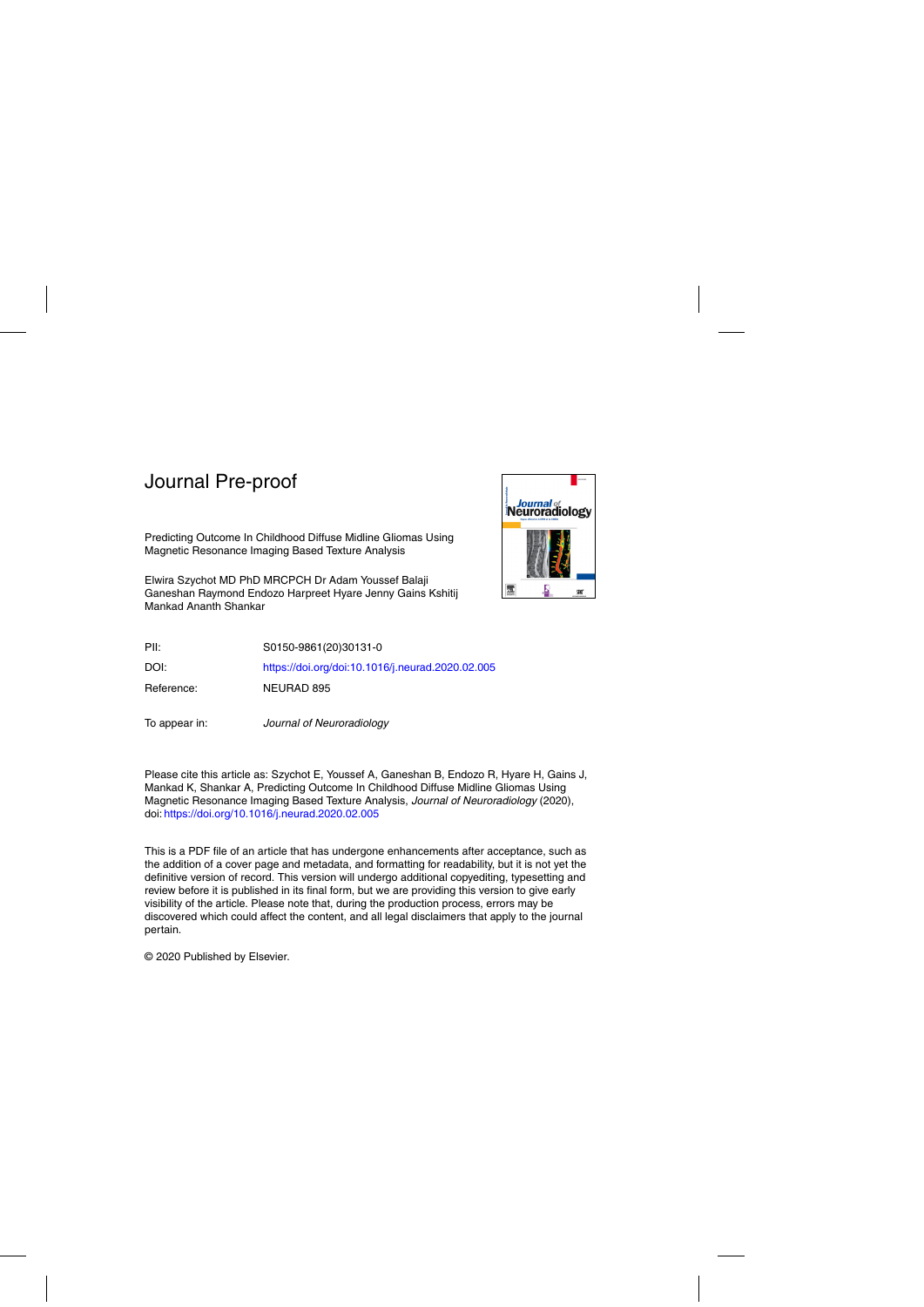## **PREDICTING OUTCOME IN CHILDHOOD DIFFUSE MIDLINE GLIOMAS USING MAGNETIC RESONANCE IMAGING BASED TEXTURE ANALYSIS**

Elwira Szychot<sup>a1</sup>, Adam Youssef<sup>b</sup>, Balaji Ganeshan<sup>c</sup>, Raymond Endozo<sup>c</sup>, Harpreet Hyare<sup>c</sup>, Jenny Gains<sup>c</sup>, Kshitij Mankad<sup>b</sup>\* and Ananth Shankar<sup>c</sup>\*

<sup>a</sup>The Institute of Cancer Research, 15 Cotswold Road, Sutton SM2 5NG, UK

<sup>b</sup>Great Ormond Street Hospital, Great Ormond Street, London WC1N 3JH, UK

<sup>c</sup>University College London Hospital, 235 Euston Road, Bloomsbury, London NW1 2BU, UK

<sup>1</sup>The Royal Marsden Hospital, Downs Road, Sutton SM2 5PT, UK

Email address:

- e.szychot@nhs.net
- adam.youssef@nhs.net
- raymond.endozo@nhs.net
- harpreet.hyare@nhs.net
- jenny.gains@nhs.net
- Kshitij.Mankad@gosh.nhs.uk
- ananth.shankar@nhs.net

## **The corresponding author:**

al Marsden Hospital, Downs Road, Sutton SM2 5PT, UK<br>dress:<br>szychot@nhs.net<br>lam.youssef@nhs.net<br>ymond.endozo@nhs.net<br>appre-proof.net<br>sychot@nhs.net<br>appre-proof.net<br>appre-proof.net<br>approach.net<br>said:J.Mankad@gosh.nhs.uk<br>appr Dr Elwira Szychot MD PhD MRCPCH Locum Consultant Paediatric Oncologist The Oak Centre for Children and Young People The Royal Marsden NHS Foundation Trust Email: e.szychot@nhs.net Tel.: 020 8642 6011, ext 1227

## **ABSTRACT**

**BACKGROUND:** Diffuse midline gliomas (DMG) are aggressive brain tumours, previously known as diffuse intrinsic pontine gliomas (DIPG), with 10% overall survival (OS) at 18 months. Predicting OS will help refine treatment strategy in this patient group. MRI based texture analysis (MRTA) is novel image analysis technique that provides objective information about spatial arrangement of MRI signal intensity (heterogeneity) and has potential to be imaging biomarker.

**OBJECTIVES:** To investigate MRTA in predicting OS in childhood DMG.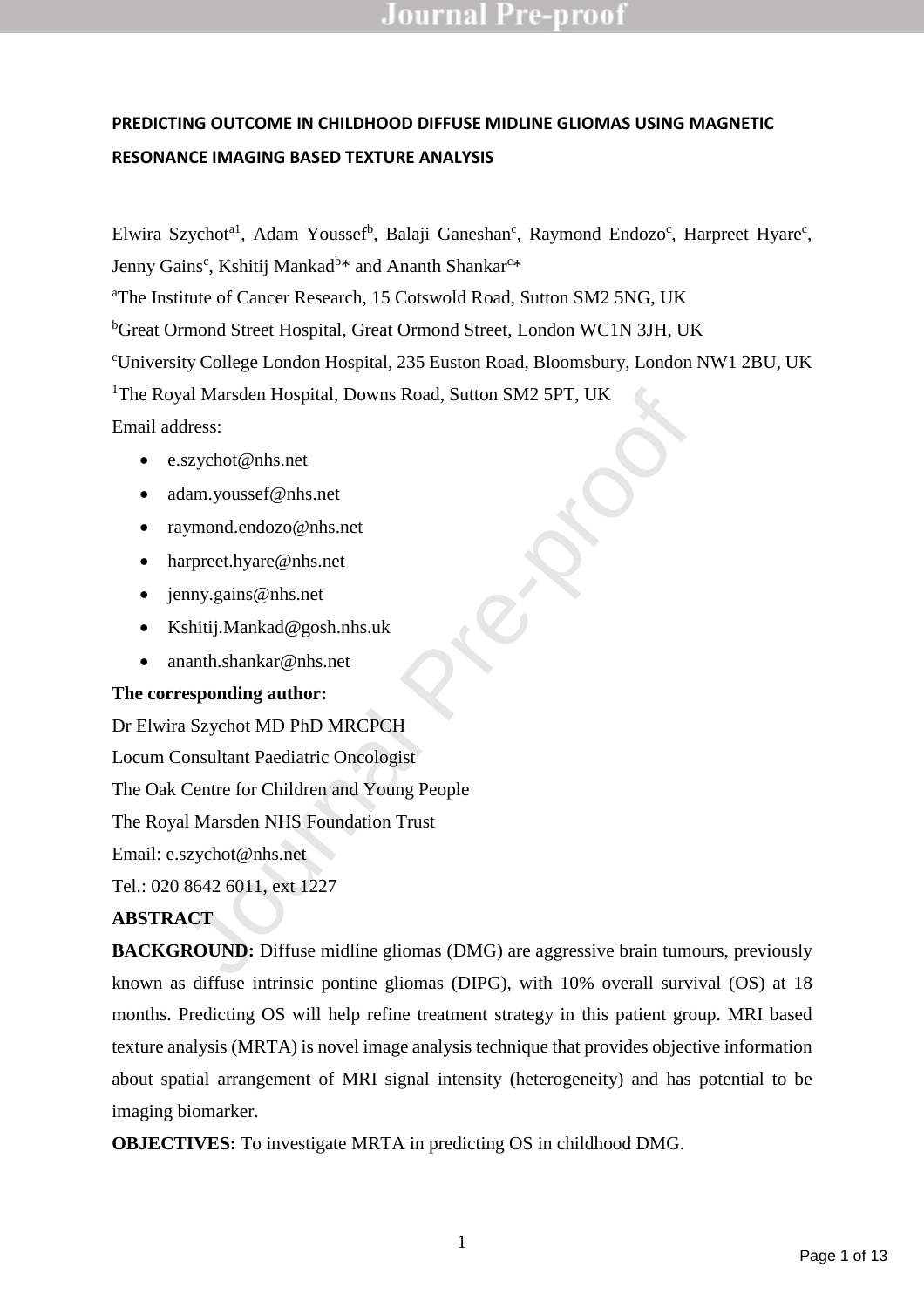**METHODS:** Retrospective study of patients diagnosed with DMG, based on radiological features, treated at our institution 2007-2017. MRIs were acquired at diagnosis and 6 weeks after radiotherapy (54Gy in 30 fractions). MRTA was performed using commercial available TexRAD research software on T2W sequence and Apparent Diffusion Coefficient (ADC) maps encapsulating tumour in the largest single axial plane. MRTA comprised filtrationhistogram technique using statistical and histogram metrics for quantification of texture. Kaplan-Meier survival analysis determined association of MRI texture parameters with OS.

**EXALTA.** Children with homogenous tumour texture, at medium scale on d<br>
1 worse prognosis (Mean of Positive Pixels (MPP):  $p=0.005$ , mean:<br>
kurtosis:  $p=0.037$ , entropy:  $p=0.042$ ). Best predictor MPP was able to s<br>
and **RESULTS:** 32 children 2-14 years (median 7 years) were included. MRTA was undertaken on T2W (n=32) and ADC (n=22). T2W-MRTA parameters were better at prognosticating than ADC-MRTA. Children with homogenous tumour texture, at medium scale on diagnostic T2W MRI, had worse prognosis (Mean of Positive Pixels (MPP): p=0.005, mean: p=0.009, SD: p=0.011, kurtosis: p=0.037, entropy: p=0.042). Best predictor MPP was able to stratify patients into poor and good prognostic groups with median survival of 7.5 months versus 17.5 months, respectively.

**CONCLUSIONS:** DMG with more homogeneous texture on diagnostic MRI is associated with worse prognosis. Texture parameter MPP is the most predictive marker of OS in childhood DMG.

**Keywords:** Children; diffuse midline glioma (DMG); diffuse intrinsic pontine gliomas (DIPG); magnetic resonance imaging (MRI); MRI based texture analysis (MRTA)

This research did not receive any specific grant from funding agencies in the public, commercial, or not-for-profit sectors.

## **PREDICTING OUTCOME IN CHILDHOOD DIFFUSE MIDLINE GLIOMAS USING MAGNETIC RESONANCE IMAGING BASED TEXTURE ANALYSIS**

## **ABSTRACT**

**BACKGROUND:** Diffuse midline gliomas (DMG) are aggressive brain tumours, previously known as diffuse intrinsic pontine gliomas (DIPG), with 10% overall survival (OS) at 18 months. Predicting OS will help refine treatment strategy in this patient group. MRI based texture analysis (MRTA) is novel image analysis technique that provides objective information about spatial arrangement of MRI signal intensity (heterogeneity) and has potential to be imaging biomarker.

**OBJECTIVES:** To investigate MRTA in predicting OS in childhood DMG.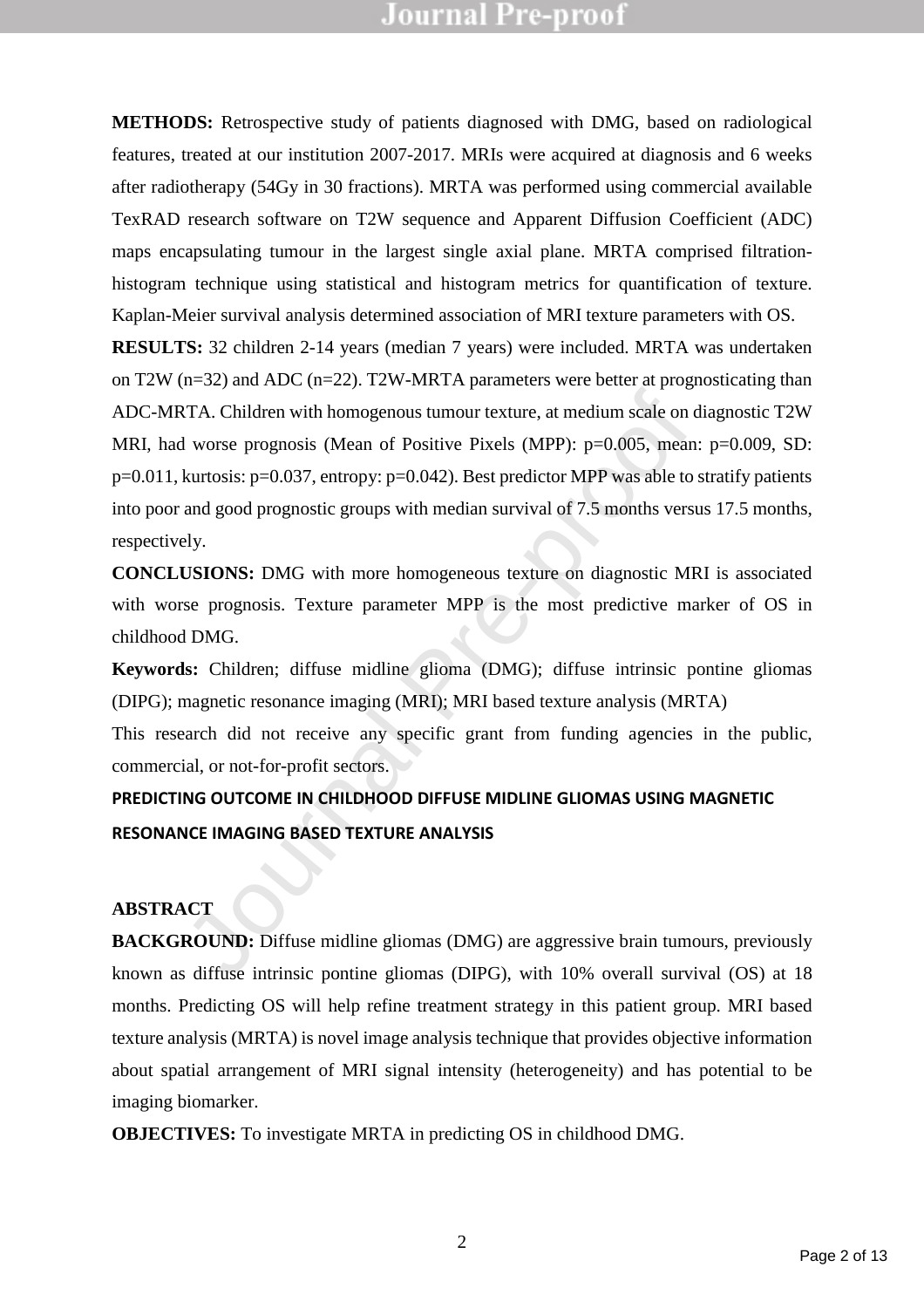**METHODS:** Retrospective study of patients diagnosed with DMG, based on radiological features, treated at our institution 2007-2017. MRIs were acquired at diagnosis and 6 weeks after radiotherapy (54Gy in 30 fractions). MRTA was performed using commercial available TexRAD research software on T2W sequence and Apparent Diffusion Coefficient (ADC) maps encapsulating tumour in the largest single axial plane. MRTA comprised filtrationhistogram technique using statistical and histogram metrics for quantification of texture. Kaplan-Meier survival analysis determined association of MRI texture parameters with OS.

TA. Children with homogenous tumour texture, at medium scale on d<br>
1 worse prognosis (Mean of Positive Pixels (MPP):  $p=0.005$ , mean:<br>
kurtosis:  $p=0.037$ , entropy:  $p=0.042$ ). Best predictor MPP was able to s<br>
and good p **RESULTS:** 32 children 2-14 years (median 7 years) were included. MRTA was undertaken on T2W ( $n=32$ ) and ADC ( $n=22$ ). T2W-MRTA parameters were better at prognosticating than ADC-MRTA. Children with homogenous tumour texture, at medium scale on diagnostic T2W MRI, had worse prognosis (Mean of Positive Pixels (MPP): p=0.005, mean: p=0.009, SD: p=0.011, kurtosis: p=0.037, entropy: p=0.042). Best predictor MPP was able to stratify patients into poor and good prognostic groups with median survival of 7.5 months versus 17.5 months respectively.

**CONCLUSIONS:** DMG with more homogeneous texture on diagnostic MRI is associated with worse prognosis. Texture parameter MPP is the most predictive marker of OS in childhood DMG.

**KEYWORDS:** Children; diffuse midline glioma (DMG); diffuse intrinsic pontine gliomas (DIPG); magnetic resonance imaging (MRI); MRI based texture analysis (MRTA)

This research did not receive any specific grant from funding agencies in the public, commercial, or not-for-profit sectors.

### **INTRODUCTION**

Childhood diffuse midline gliomas most often form in the pons of the brainstem. These tumours, previously named diffuse intrinsic pontine gliomas (DIPG), account for 10 % of all childhood brain tumours and remain the biggest paediatric cancer killer [1]. Surgical resection is not feasible, because of the tumour location [2]. Irradiation therapy (RT) consisting of delivering 54 Gy during a 6-week period, has been the standard treatment alleviating symptoms [2, 3, 4, 5, 6]. The median overall survival of 9 months has not improved over the last 40 years despite multiple clinical trials. Less than 10% of children survive 2 years [1, 7, 8].

Accurate response assessment in clinical trials, before the start and during early treatment, is crucial to optimise therapy based on predicted outcome. Therefore, over the last decade different MRI biomarkers, such as apparent diffusion coefficient (ADC) values, tumour volume, and relative cerebral blood flow, have been extensively studied to evaluate the response of diffuse midline gliomas of the pons (DMG) to therapy [1, 9, 10]. Although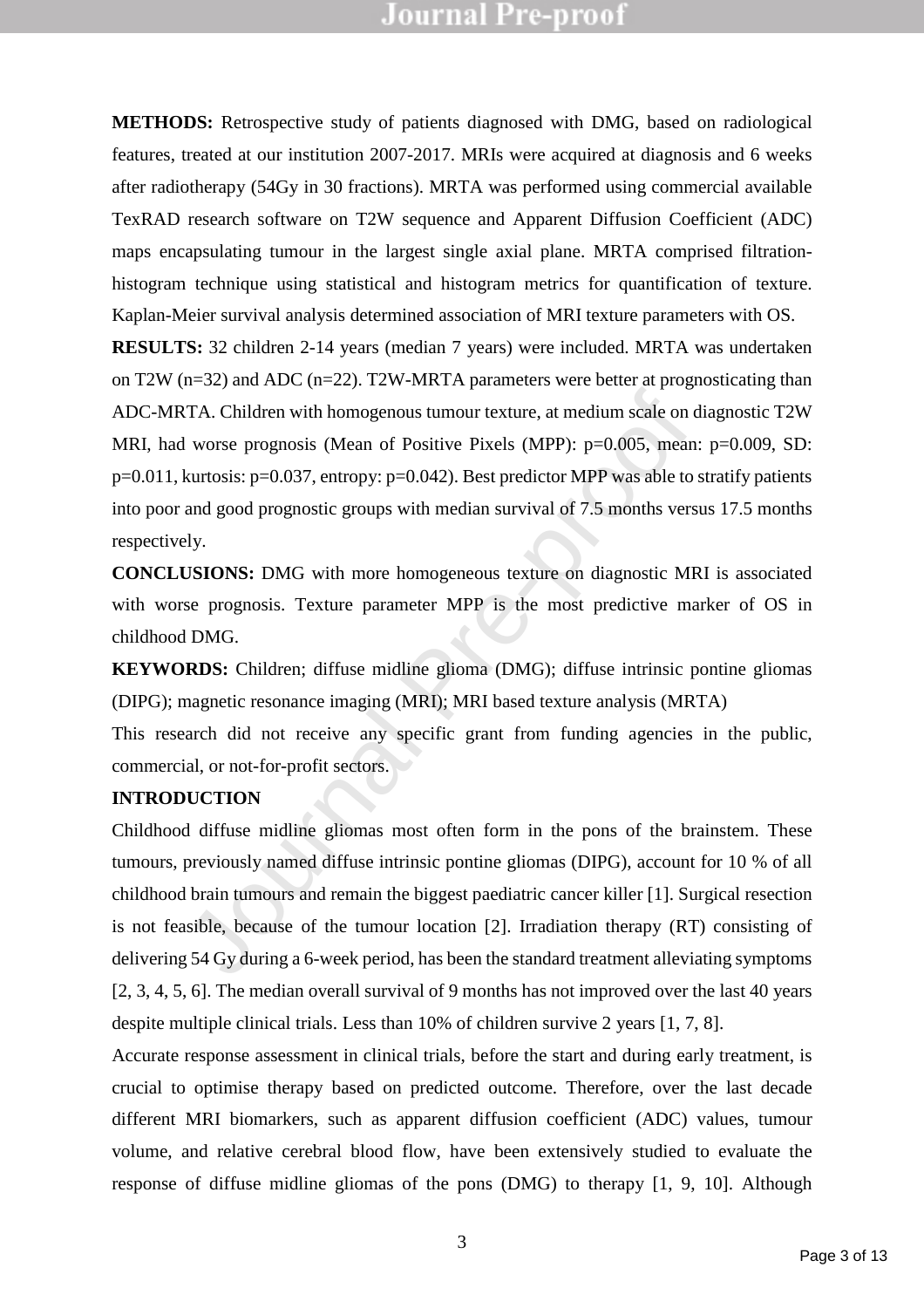conventional magnetic resonance imaging (MRI) plays an essential role in diagnosing diffuse midline gliomas, none of the MRI parameters have value in predicting patients' survival [11]. Additionally, neuro-radiological criteria, such as McDonald, the World Health Organisation (WHO), the Response Evaluation Criteria in Solid Tumours (RECIST) or the Response Assessment in Neuro-Oncology (RANO) available in the literature to diagnose tumour progression, have not been validated in children [1, 12, 13]. The imaging challenge together with the short natural history of the disease hinder the evaluation of efficacy of possible novel therapies. The perspective of novel therapies for childhood diffuse midline glioma requires reliable means to evaluate tumour response, ideally early during treatment.

erable amount of work has recently been done on magnetic resonance in<br>
(MRTA) as a tool to quantify tumour heterogeneity [14, 15]. Filtra<br>
RTA renders quantitative information about tumour texture fea<br>
fible to human visua A considerable amount of work has recently been done on magnetic resonance imaging texture analysis (MRTA) as a tool to quantify tumour heterogeneity [14, 15]. Filtration-histogram based MRTA renders quantitative information about tumour texture features that are imperceptible to human visual assessment, such as distribution of pixel signal intensity values within the tumour [16]. In general, MRTA assesses the distribution of gray-levels within an image to obtain texture features that quantify intra-lesional heterogeneity [17]. Imaging tumour heterogeneity via MRTA could be a non-invasive tool that can enhance clinical care management by enabling the personalization of treatment plans based on predicted outcome. To date, there are no reports investigating whether MRTA in DMG can be used as an imaging biomarker. The purpose of this study was to evaluate the role of MR image texture analysis (MRTA) in predicting the outcome of childhood diffuse midline gliomas of the pons (DMG) in response to radiotherapy through correlation of MRTA parameters with overall survival (OS).

### **MATERIALS AND METHODS Patients**

Approval for this study was obtained from the Institutional Review Board (IRB no Radiology 2405). Informed consent from children and their parents/guardians was waived for this retrospective study of anonymized imaging data.

We searched the neuro-oncology database to identify children diagnosed with diffuse midline glioma of the pons (DMG) based on clinical and radiological criteria, and treated with radiotherapy at the University College London Hospital NHS Foundation Trust (UCLH). The search covered the time period from January 2007 to January 2017.

Pantients enrolled into BIOMEDE (Biological Medicine for Diffuse Intrinsic Pontine Glioma Eradication trial) were excluded from the study to ensure our cohort of patients received similar treatment. All patients were treated with cranial radiotherapy of 54 Gy in 30 fractions (1.8 Gy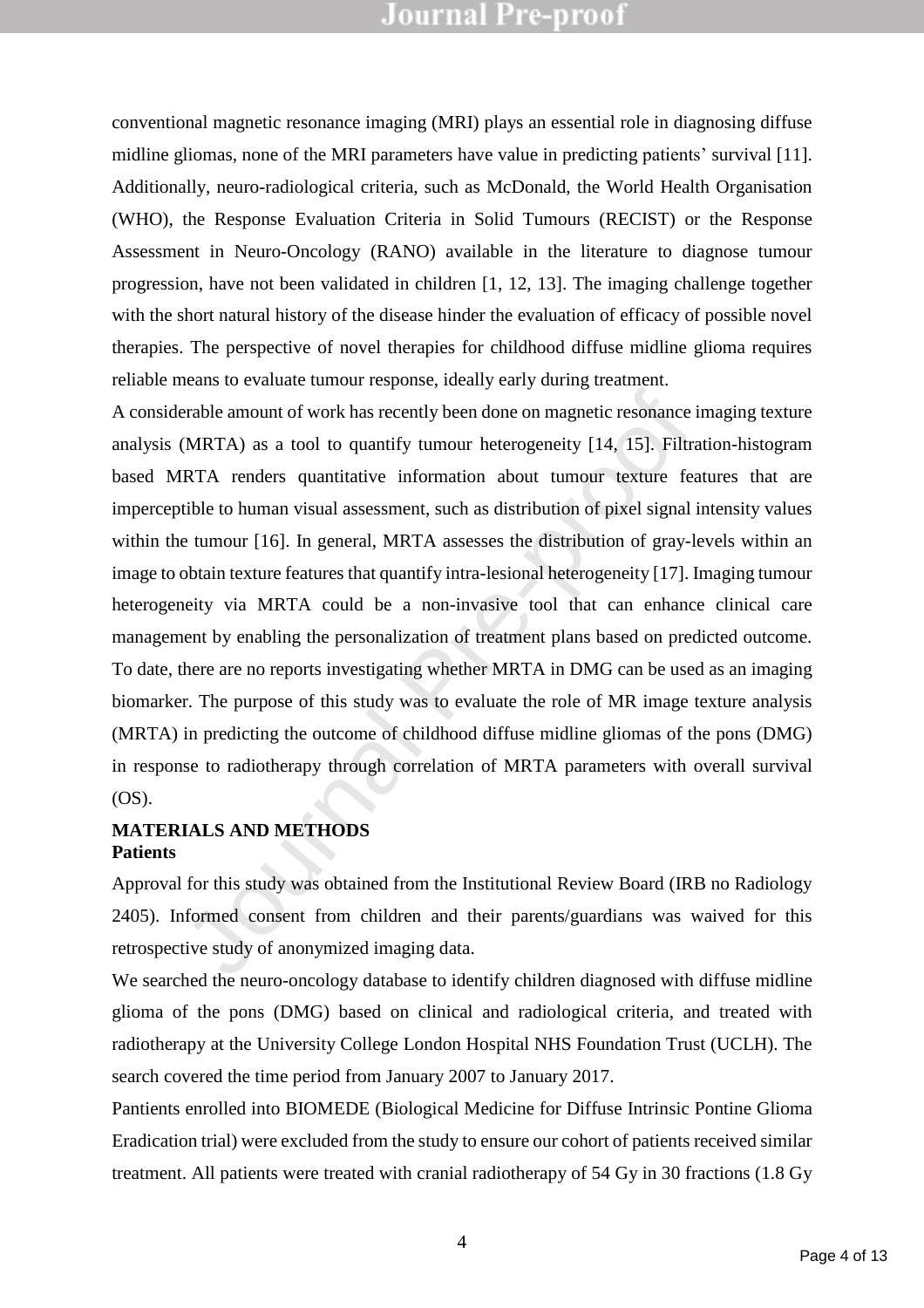per fraction) delivered over a period of 6 weeks, and in a few cases, with adjuvant chemotherapy (Temozolamide).

The true progression was determined retrospectively based on the combined radiological findings, patients' clinical status, and the date of death. Radiological appearances of tumour progression were established using The Response Assessment in Neuro-Oncology (RANO) criteria [1, 13].

### **MRI imaging**

MRI was performed at 2 distinct time points: at diagnosis before treatment and 6 weeks following radiation therapy. The availability of those MRI images for review was mandatory to be included in the study. The diagnosis was established based on radiological criteria by an experienced paediatric neuro-radiologist with more than 5 years of experience. DMG was defined as a T1-hypo (or -iso) intense and T2-hyperintense tumour involving at least 50% of the pons  $(11)$ .

### **MRI imaging acquisition**

Children were examined on different scanners but with a standard brain imaging acquisition protocol consisting of Axial T2-WI, Coronal FLAIR, DWI/ADC at b-values 0, 500 and 1000, pre and post contrast T1-WI acquired in axial, coronal and sagittal planes. For the purpose of our analysis b- values 0 and 1000 were used.

### **MR texture analysis**

uded in the study. The diagnosis was established based on radiological<br>read paediatric neuro-radiologist with more than 5 years of experien<br>s a T1-hypo (or -iso) intense and T2-hyperintense tumour involving a<br>(11).<br>The seq MRTA was performed using a commercially available research software, TexRAD (Feedback Medical Ltd., Cambridge UK - www.fbkmed.com) [18]. For each DMG patient a freehand region of interest (ROI) was manually drawn by a radiologist on a single axial slice around the largest cross-section area of the tumour on T2 and ADC. MRTA used in our study was based on a previously published method that employed a filtration-histogram technique [14, 15, 19, 20, 21, 22].

Contrast enhanced spoiled gradient echo (SPGR) sequence was selected to extract and enhance texture features at different sizes corresponding to the different spatial scale filters (SSFs) within the tumour ROI. During filtration step objects of a particular size corresponding to fine (SSF=2mm), medium (SSF=3-5mm) and coarse (SSF=6mm) texture scales were extracted and enhanced. SSF values below 2 were not taken to account as these are inclined to represent image noise (no biologically useful information). Filtration step was followed by quantification of texture using statistical and histogram metrics comprised of mean intensity, standarddeviation (SD), entropy, mean of positive pixels (MPP), skewness and kurtosis. A CT texture analysis study using the filtration-histogram method highlighted what the filtration-histogram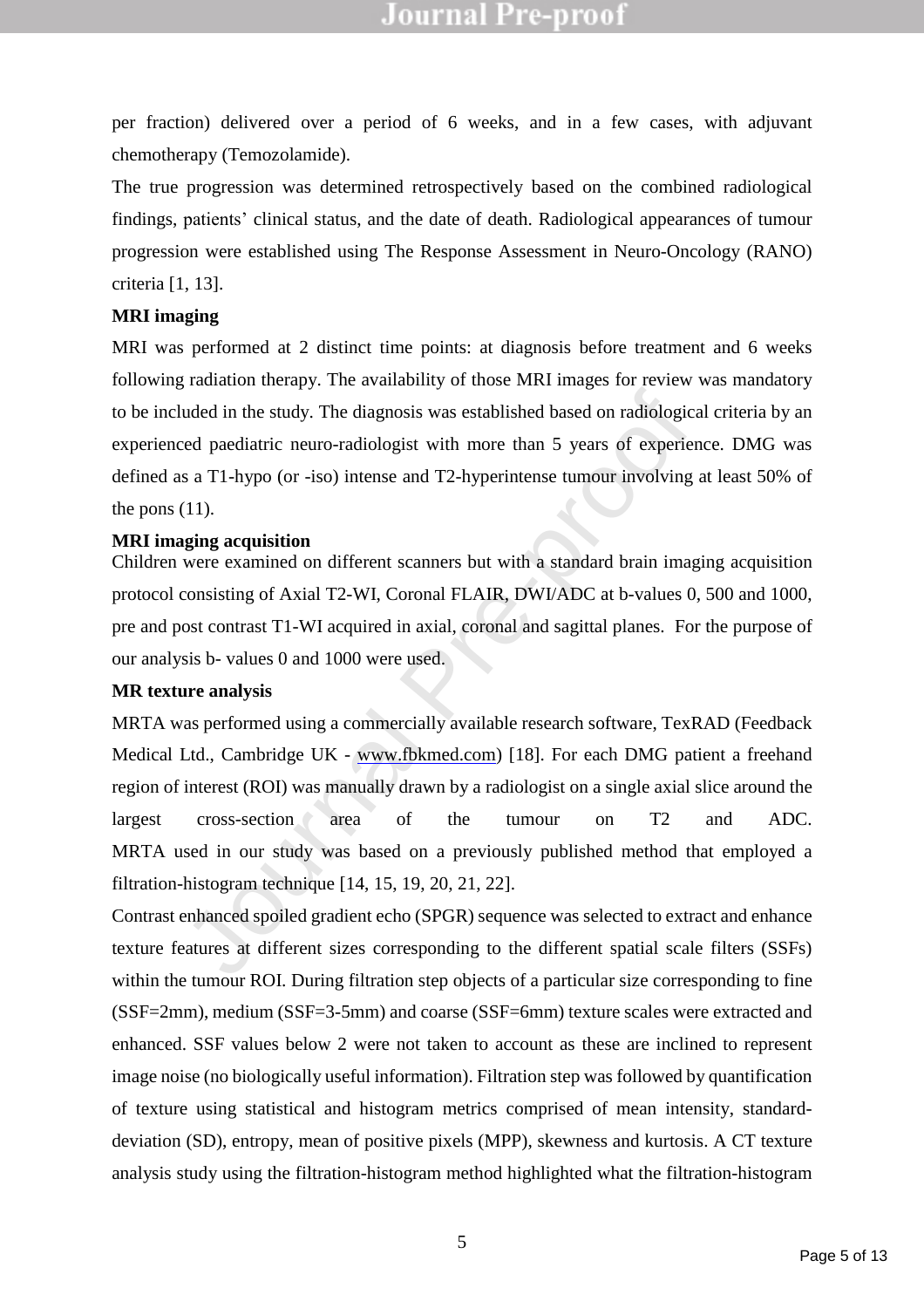based texture analysis actually means and how the quantification reflects different components of heterogeneity (namely - feature or object size, density and concentration) in an objective manner as perceived by a radiologist in a subjective manner [21]. An illustration of the MRTA is presented in Graphical abstract. The analysis was performed by a clinical researcher with more than 5 years of experience in using this method on radiographic imaging.

### **Follow-up**

Patients were followed up every 2 months after completing radiotherapy unless clinically indicated. Overall survival was defined as the time between the date of diagnostic MR examination and the date of death caused by disease or censored at the date of last contact.

#### **Statistical analysis**

**analysis**<br>
Sumplysis<br>
Survival curves. Survival curves for patients above and below<br>
deler survival curves. Survival curves for patients above and below<br>
d and median value for each texture parameter) were constructed<br>
n The ability of MR texture parameters to predict overall survival was assessed using univariate Kaplan-Meier survival curves. Survival curves for patients above and below each threshold (optimised and median value for each texture parameter) were constructed to display the proportion of those alive at any given time. Differences between survival curves were evaluated using a non-parametric log-rank test, with a p-value of less than 0.05 considered to indicate a significant difference. All statistical tests were performed using SPSS 25 (IBM Corp. Released 2017. IBM SPSS Statistics for Mac, Armonk, NY: IBM Corp).

#### **RESULTS**

#### **Participants**

36 children aged from 2 to 14 years (median 7 years) were identified. Two patients were excluded due to a non-diffuse midline glioma of the pons based on histological diagnosis and two patients had corrupted imaging data.

Thirty-two patients had available T2-weighted (T2W) MRI sequences, and 22 had ADC maps for both time points and were eligible for MRTA.

### **Univariate Kaplan-Meier survival analysis**

The median survival of the patients was 9.6 (95% CI : 7.6-11.6) months. Thirty one of 32 patients died within 56 months of their diagnostic MRI examination. The shortest survival time was 1.6 months. A number of MR texture parameters (mean, SD, entropy, MPP, Skewness and Kurtosis) across the different SSFs were significant predictors of overall survival. MRTA on T2W was better at predicting the outcome of children with DMG than MRTA on ADC maps. Furthermore, MRTA assessment on the diagnostic (baseline) MRI images was better at prognosticating than on the scans at 6 weeks following radiotherapy. Particularly texture quantified at medium texture scales at 3-5mm were most significant predictors of overall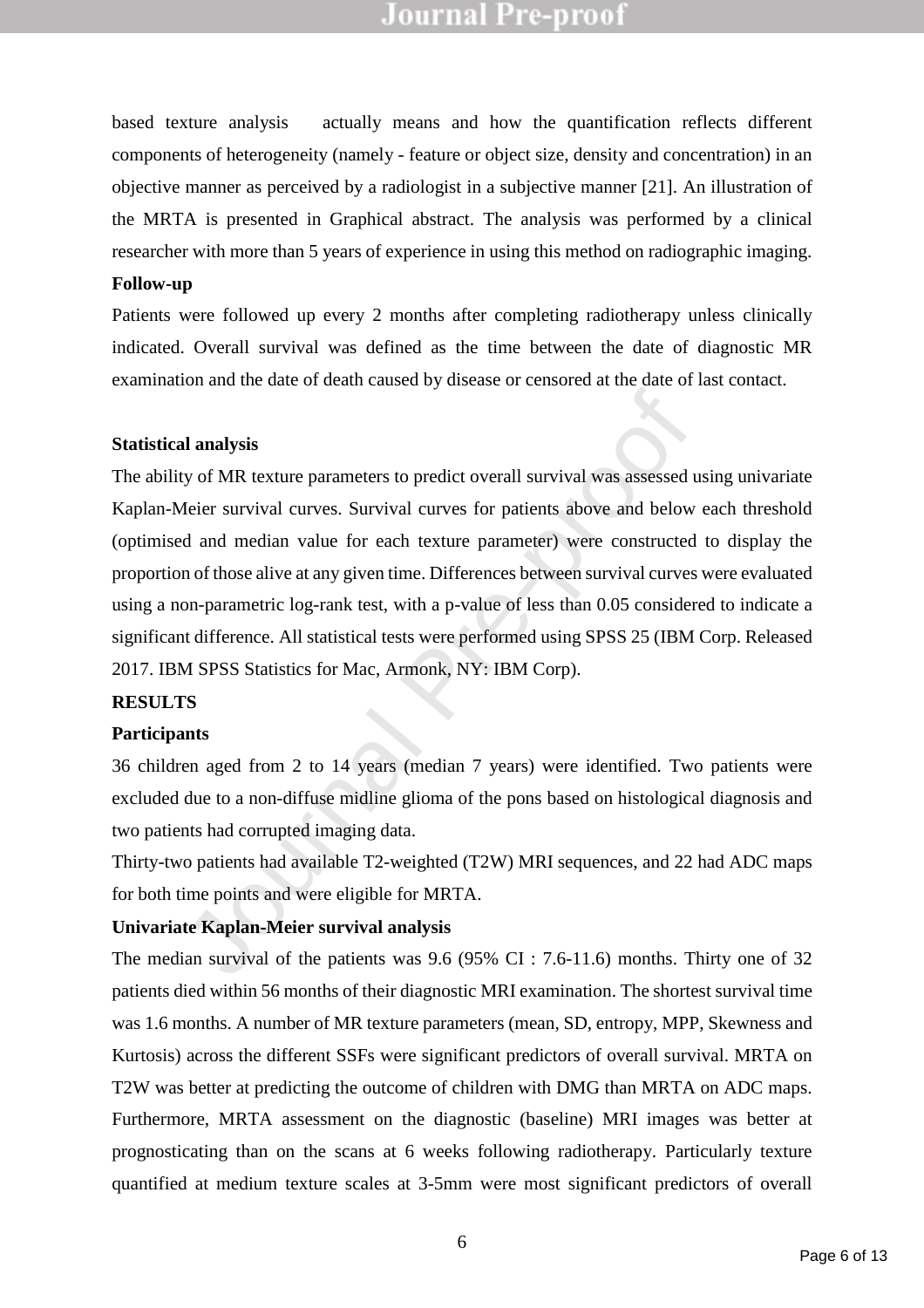survival, where children with a more homogenous tumour texture (as reflected by a lower mean, SD, entropy, MPP and higher kurtosis) at medium scale on baseline T2W MRI, had worse prognosis (mean < 141.165, p=0.009; SD < 319.05, p=0.011; entropy < 7.505, p=0.042; best was mean of positive pixels (MPP) <  $305.16499$  p=0.005; kurtosis >=0.545, p=0.037 -Figure 1).

Median survival of children with homogenous tumour texture (medium texture, MPP), i.e. poor prognostic group was 7.5 months compared to children with more heterogenous tumour texture, i.e. good prognostic group was 17.5 months.

Figure 2 demonstrates the technique and illustrates the MRTA results for a DMG patient with poor and one with good prognosis based on the texture parameters (Figure 2).

#### **DISCUSSION**

In our retrospective study we demonstrated that MR image texture analysis (MRTA) has predictive value in relation to survival of children with diffuse midline gliomas of the pons (DMG), previously known as DIPG. To date, there has been no research carried out to assess whether texture analysis of MRI in these tumours can potentially be used as an imaging biomarker for predicting the outcome.

one with good prognosis based on the texture parameters (Figure 2).<br> **SION**<br>
SION<br>
SION<br>
SION<br>
SION<br>
SION<br>
SION<br>
SION<br>
SION<br>
SION<br>
SION<br>
SION<br>
SION<br>
SION<br>
SION<br>
SION<br>
SION<br>
SION<br>
SION<br>
SION<br>
SION<br>
SION<br>
SION<br>
SION SION OF In our study, DMG with more homogeneous texture on diagnostic MRI was associated with worse prognosis. The median survival was 7.5 months in the poor prognostic group and 17.5 months in the good prognostic group as identified by MRTA, which is keeping with the literature on DMG [23, 24, 25, 26]. Recent studies in adult patients with glioblastoma have also demonstrated that texture analysis based on MR and PET images contained prognostic information [27, 28].

A mean of positive pixels, MPP, was the best predictive marker of overall survival (OS) in our cohort of childhood DMG (p=0.005). This parameter, in addition to mean, SD, entropy, and kurtosis have previously shown to be useful discriminators between low and high-grade gliomas in adult patients [14]. Therefore, MR image texture analysis fulfills many criteria for a radiological biomarker, characterized as a "measurable and quantifiable biological parameter" [21]. MRTA is a non-invasive technique that determines quantitative information about tumour microstructure, which is difficult to discriminate by the human visual system. It uses a conventional imaging data without the need for extra sequences and can be applied to different scanners and field strengths. Moreover, programming skills are not required to use this technique as MRTA is managed by carrying out a manual tumour segmentation applying workstation-integrated software [21].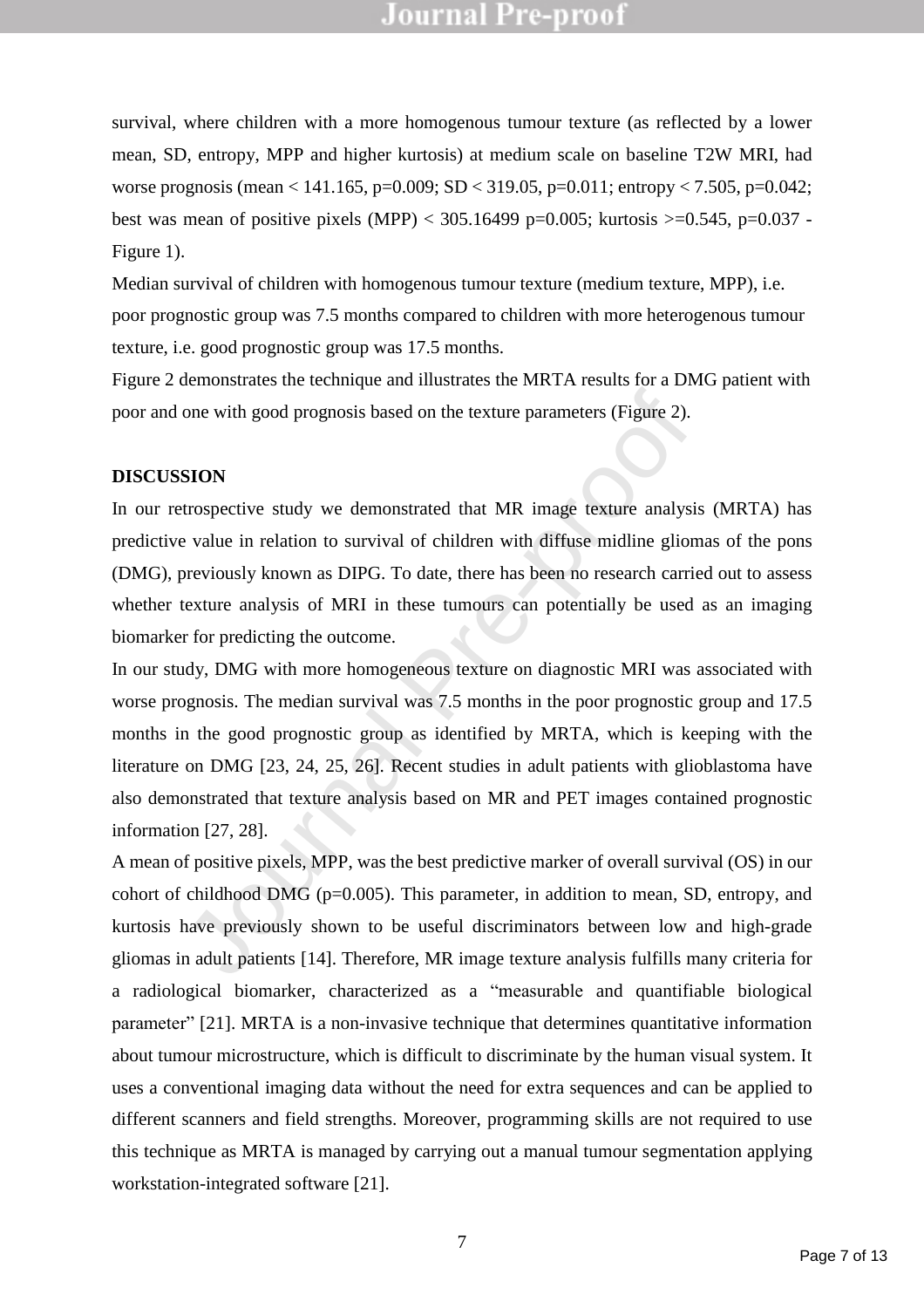Image texture analysis studies in adult glioma have proven its ability in assisting diagnosis of malignant glioma and possibly assessing treatment effect [19, 29, 30, 31]. Miles et al. further demonstrated what filtration-histogram based texture analysis actually means in terms of the different components of heterogeneity and how it is associated to visually perceptible images features [21].

There were some limitations to our study. This retrospective study analysis has not been validated by other centres. Although our preliminary results highlighted the potential for MRTA to act as a prognostic marker for children with DMG, further validation is required. The validation of DMG tumour texture as an image biomarker should incorporate the assessment of reproducibility involving a larger cohort at a multi-center level. Previous studies have demonstrated good reproducibility for filtration-histogram based MRTA using test-retest technique [32, 33].

Secondly, contour of the tumour was drawn on a single axial slice. Although the multi-slice delineation would be a better representation of the whole tumour, it is not practical in clinical settings due to a time consuming process. However, Ng et al. reported that a considerable crosssection tumour region is representative and provides results comparable to the whole tumour analysis [19, 34].

Introf reproducibility involving a larger cohort at a multi-center level. Pronostrated good reproducibility for filtration-histogram based MRTA u<br>
192, 33].<br>
2. contour of the tumour was drawn on a single axial slice. Alth We were not able to conclude prognostic significance of tumour MR image texture analysis in the response assessment scans following treatment with radiotherapy. Due to limited number of patients, whose tumour size increased after radiotherapy, we were unable to evaluate the role of MRTA assessment in differentiation between pseudo-progression and true progression. We also found it difficult to ascertain the effect of corticosteroids on radiological response. We are planning to explore this further in future studies involving a larger cohort.

Before 2017 DMG biopsy was not standard of care at our institution. Therefore, we performed analysis of a refined cohort of patients, who matched the approved clinical and radiological criteria for inclusion into clinical trials for DMG prior to the era of biopsy. The criteria included: enlargement of the pons with diffuse  $T2$  signal change occupying  $> 50\%$  of the volume and presence of symptoms of ataxia, cranial nerve palsies or long tract signs [11]. All of our patients met these criteria.

Our study had only a few patients with histology and molecular data available to evaluate its prognostic potential. Although stereotactic brainstem biopsy is often performed safely, there remains the potential for significant risk to the patient [35, 36]. Furthermore, a repeated biopsy to study the treatment effect will not be acceptable. This only emphasizes the potential future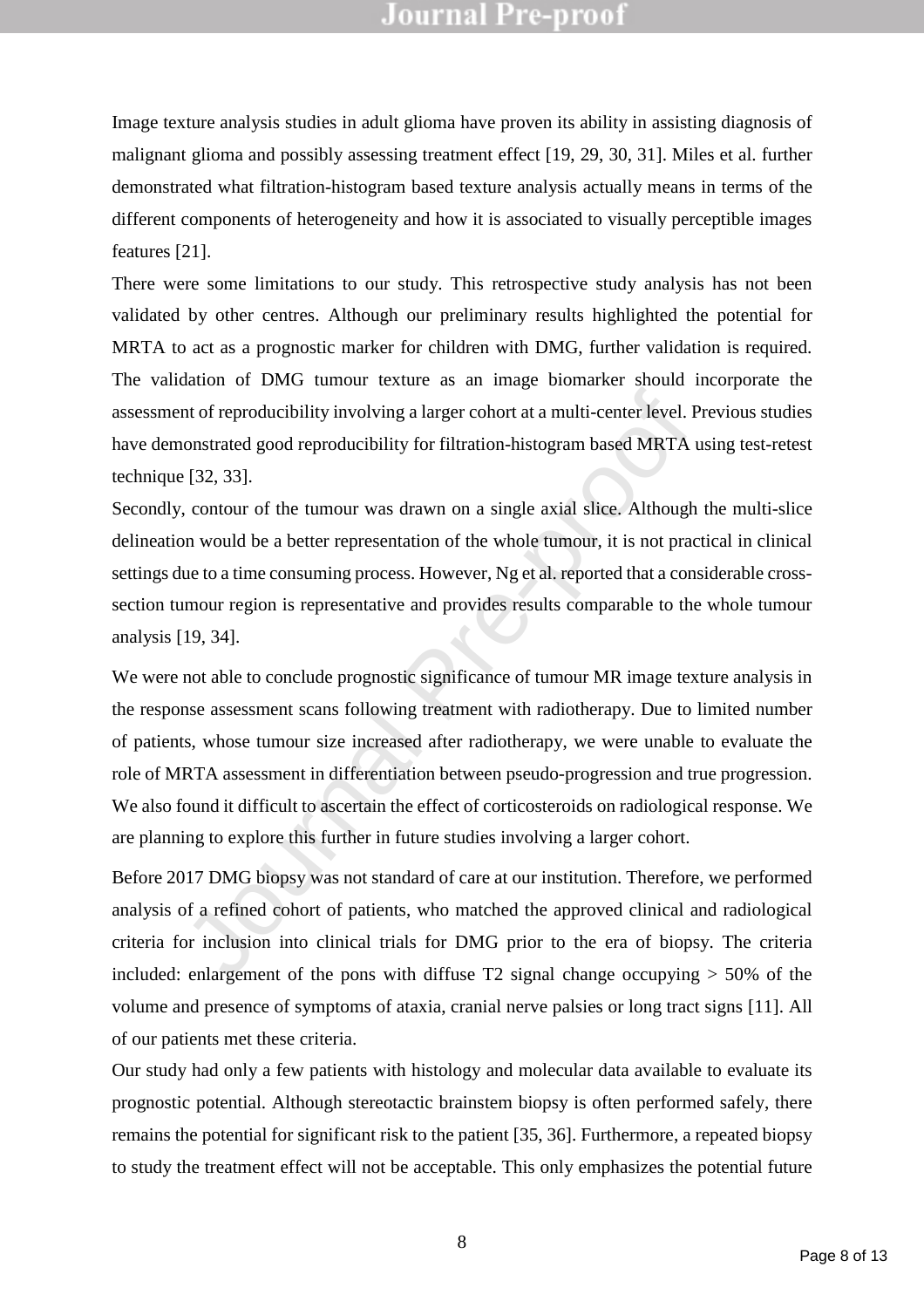role of surrogate markers such as image based texture analysis. Moving forward, the performance of texture analysis will need to be assessed by using randomized clinical trials and future research combining MRTA assessment with molecular profiling of a larger cohort of DMG patients.

Diffuse midline gliomas of the pons (DMG) are enigmatic tumours, with the lowest survival rates of all paediatric glial tumours, where further therapeutic gains are urgently needed in addition to standard radiotherapy [1, 10]. In order to improve the outcome of children with DMG we need to focus on not only developing new agents but also the means to measure their effect and select patients for whom these advances will be the most beneficial.

### **CONCLUSIONS**

JSIONS<br>
sion, our study provides the preliminary evidence that MRTA, a softwaridal value for computer-aided analysis of DMG tumour texture, which<br>
f survival for patients. In conclusion, our study provides the preliminary evidence that MRTA, a software platform, has a potential value for computer-aided analysis of DMG tumour texture, which can act as a marker of survival for patients.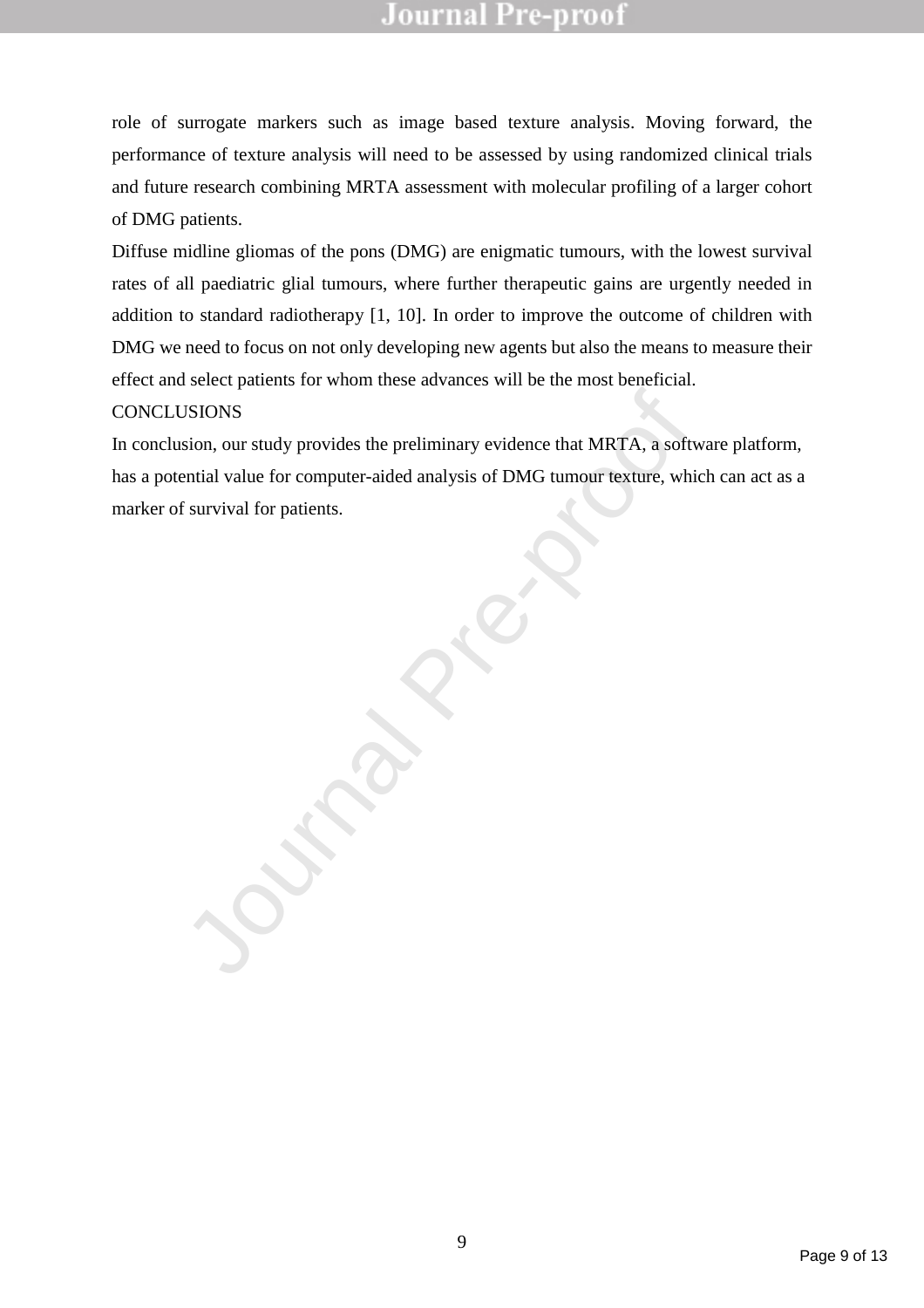### **CONFLICT OF INTEREST STATEMENT**

### None declared.

## **REFERENCES**

[1] Calmon R, Puget S, Varlet P, Beccaria K, Blauwblomme T, Grevent D, Sainte-Rose C, Castel D, Dufour C, Dhermain F, Bolle S, Saitovitch A, Zilbovicius M, Brunelle F, Grill J, Boddaert N. Multimodal Magnetic Resonance Imaging of Treatment-Induced Changes to Diffuse Infiltrating Pontine Gliomas in Children and Correlation to Patient Progression-Free Survival. Int J Radiat Oncol Biol Phys. 2017 Oct 1;99(2):476-485.

[2] Bredlau AL, Korones DN. Diffuse intrinsic pontine gliomas: treatments and controversies. Adv Cancer Res. 2014;121:235-259.

[3] Kebudi R, Cakir FB. Management of diffuse pontine gliomas in children: recent developments. Paediatr Drugs. 2013 Oct;15(5):351-362.

[4] Khatua S, Zaky W. Diffuse intrinsic pontine glioma: time for therapeutic optimism. CNS Oncol. 2014;3(5):337-348.

[5] de Aquino Gorayeb MM, Aisen S, Nadalin W, Panico Gorayeb R, de Andrade Carvalho H. Treatment of childhood diffuse brain stem tumors: comparison of results in different treatment modalities. Clin Transl Oncol. 2006 Jan;8(1):45-49.

[6] Robison NJ, Kieran MW. Diffuse intrinsic pontine glioma: a reassessment. J Neurooncol. 2014 Aug;119(1):7-15.

edlau AL, Korones DN. Diffuse intrinsic pontine gliomas: treatments and cor<br>
Res. 2014;121:235-259.<br>
budi R, Cakir FB. Management of diffuse pontine gliomas in children: recent<br>
atr Drugs. 2013 Oct;15(5):351-362.<br>
atua S, [7] Hoffman LM, Veldhuijzen van Zanten SEM, Colditz N, et.al. Clinical, Radiologic, Pathologic, and Molecular Characteristics of Long-Term Survivors of Diffuse Intrinsic Pontine Glioma (DIPG): A Collaborative Report From the International and European Society for Pediatric Oncology DIPG Registries. J Clin Oncol. 2018 Jul 1;36(19):1963- 1972.

[8] Ostrom QT, Gittleman H, Farah P, Ondracek A, Chen Y, Wolinsky Y, Stroup NE, Kruchko C, Barnholtz-Sloan JS. CBTRUS statistical report: Primary brain and central nervous system tumors diagnosed in the United States in 2006-2010. Neuro Oncol. 2013 Nov;15 Suppl 2:ii1-56.

[9] Calmon R, Puget S, Varlet P, Dangouloff-Ros V, Blauwblomme T, Beccaria K, Grevent D, Sainte-Rose C, Castel D, Debily MA, Dufour C, Bolle S, Dhermain F, Saitovitch A, Zilbovicius M, Brunelle F,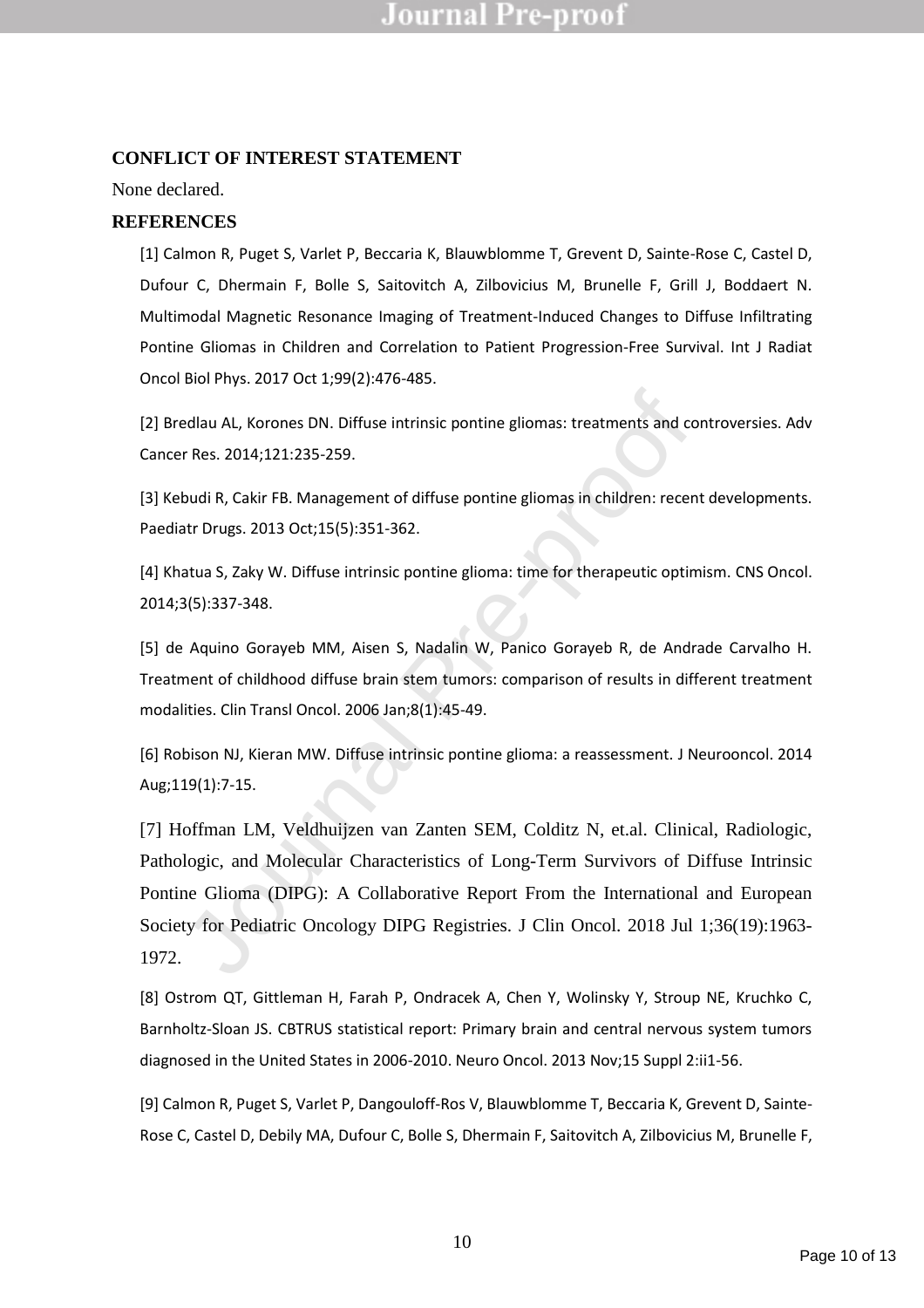Grill J, Boddaert N. Cerebral blood flow changes after radiation therapy identifies pseudoprogression in diffuse intrinsic pontine gliomas. Neuro Oncol. 2018 Jun 18;20(7):994-1002.

[10] Hargrave D, Bartels U, Bouffet E. Diffuse brainstem glioma in children: critical review of clinical trials. Lancet Oncol. 2006 Mar;7(3):241-248.

[11] Hargrave D, Chuang N, Bouffet E**.** Conventional MRI cannot predict survival in childhood diffuse intrinsic pontine glioma. J Neurooncol. 2008 Feb;86(3):313-319.

[12] Macdonald DR, Cascino TL, Schold SC Jr, Cairncross JG. Response criteria for phase II studies of supratentorial malignant glioma. J Clin Oncol. 1990 Jul;8(7):1277-1280.

Ven PY, Macdonald DR, Reardon DA, Cloughesy TF, Sorensen AG, Galanis E,<br>bert MR, Lassman AB, Tsien C, Mikkelsen T, Wong ET, Chamberlain MC, Stigelbaum MA, van den Bent MJ, Chang SM. Updated response assessment r<br>gliomas: r [13] Wen PY, Macdonald DR, Reardon DA, Cloughesy TF, Sorensen AG, Galanis E, Degroot J, Wick W, Gilbert MR, Lassman AB, Tsien C, Mikkelsen T, Wong ET, Chamberlain MC, Stupp R, Lamborn KR, Vogelbaum MA, van den Bent MJ, Chang SM. Updated response assessment criteria for highgrade gliomas: response assessment in neuro-oncology working group. J Clin Oncol. 2010 Apr 10;28(11):1963-1972.

[14] Ditmer A, Zhang B, Shujaat T, Pavlina A, Luibrand N, Gaskill-Shipley M, Vagal A. Diagnostic accuracy of MRI texture analysis for grading gliomas. J Neurooncol. 2018 Dec;140(3):583-589.

[15] Bathla G, Soni N, Endozo R, Ganeshan B. Magnetic resonance texture analysis utility in differentiating intraparenchymal neurosarcoidosis from primary central nervous system lymphoma: a preliminary analysis. Neuroradiol J. 2019 Feb 21:1971400919830173.

[16] Kassner A, Thornhill RE. Texture analysis: a review of neurologic MR imaging applications. AJNR Am J Neuroradiol. 2010 May;31(5):809-816.

[17] Davnall F, Yip CS, Ljungqvist G, Selmi M, Ng F, Sanghera B, *et al.* Assessment of tumor heterogeneity: an emerging imaging tool for clinical practice? Insights Imaging, 2012 Dec;3(6):573- 589.

[18] Ganeshan B, Miles KA, Young RCD, Chatwin CR. Hepatic entropy and uniformity: additional parameters that can potentially increase the effectiveness of contrast enhancement during abdominal CT Clin Radiol, 2007 Aug;62(8):761-768.

[19] Lewis MA, Ganeshan B, Barnes A, Bisdas S, Jaunmuktane Z, Brandner S, Endozo R, Groves A, Thust SC. Filtration-histogram based magnetic resonance texture analysis (MRTA) for glioma IDH and 1p19q genotyping. Eur J Radiol. 2019 Apr;113:116-123.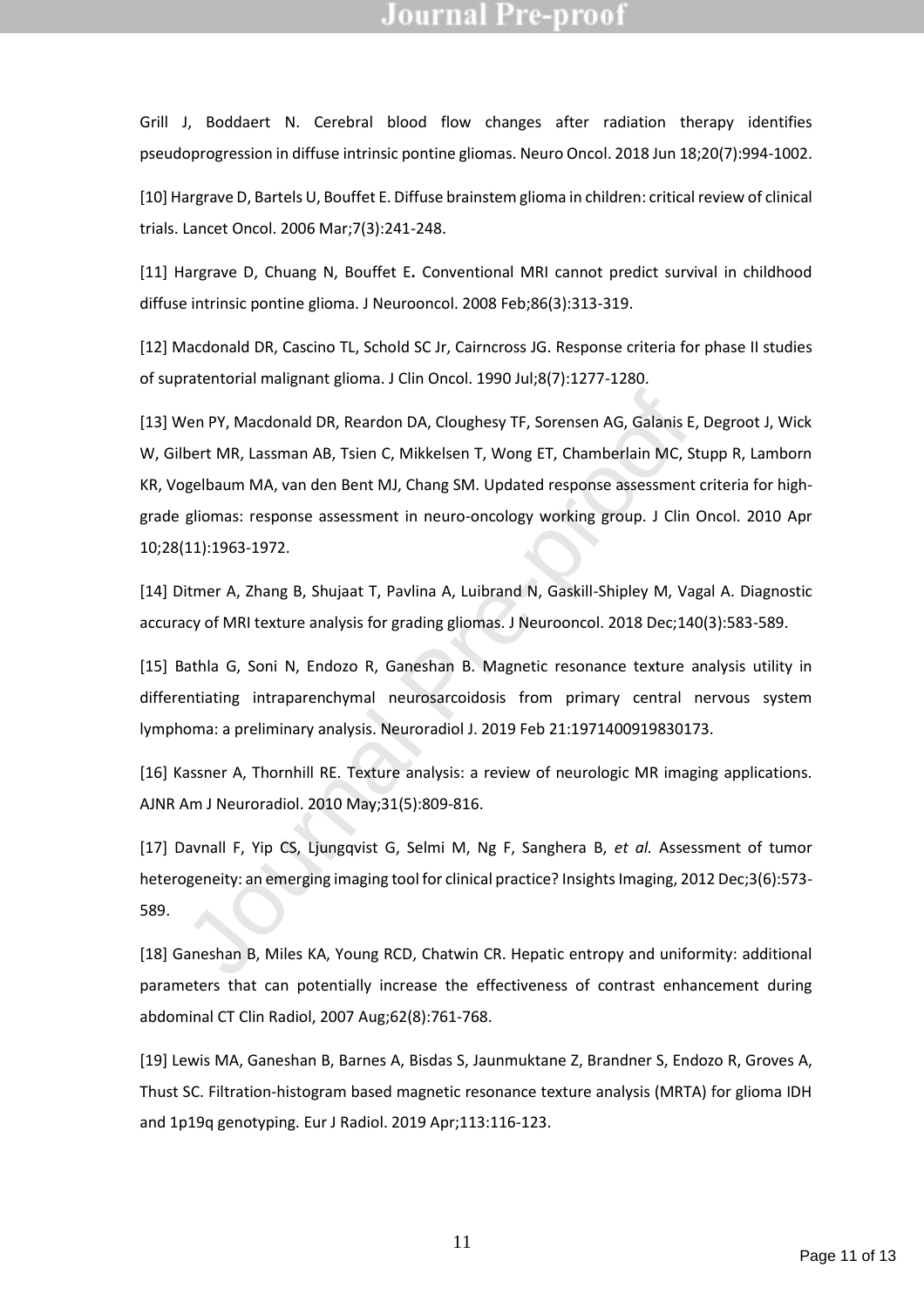[20] Skogen K, Schulz A, Dormagen JB, Ganeshan B, Helseth E, Server A. Diagnostic performance of texture analysis on MRI in grading cerebral gliomas. Eur J Radiol. 2016 Apr;85(4):824-829.

[21] Miles KA, Ganeshan B, Hayball MP. CT texture analysis using the filtration-histogram method: what do the measurements mean? Cancer Imaging. 2013 Sep 23;13(3):400-406.

[22] Skogen K, Schulz A, Helseth E, Ganeshan B, Dormagen JB, Server A. Texture analysis on diffusion tensor imaging: discriminating glioblastoma from single brain metastasis. Acta Radiol. 2019 Mar;60(3):356-366.

ave D, van der Hoeven EJ, Gidding CE, de Bont ES, Eshghi OS, Reddingius<br>ten-van Meeteren AY, Gooskens RH, Granzen B, Paardekooper GM, Janssen<br>of F, Kramm CM, Vandertop WP, Kaspers GJ, van Vuurden DG. Survival precen<br>en wit [23] Jansen MH, Veldhuijzen van Zanten SE, Sanchez Aliaga E, Heymans MW, Warmuth-Metz M, Hargrave D, van der Hoeven EJ, Gidding CE, de Bont ES, Eshghi OS, Reddingius R, Peeters CM, Schouten-van Meeteren AY, Gooskens RH, Granzen B, Paardekooper GM, Janssens GO, Noske DP, Barkhof F, Kramm CM, Vandertop WP, Kaspers GJ, van Vuurden DG. Survival prediction model of children with diffuse intrinsic pontine glioma based on clinical and radiological criteria. Neuro Oncol. 2015 Jan;17(1):160-166.

[24] Jansen MH, van Vuurden DG, Vandertop WP, et al. Diffuse intrinsic pontine gliomas: a systematic update on clinical trials and biology. Cancer Treat Rev. 2012;38(1):27 – 35.

[25] Wagner S, Warmuth-Metz M, Emser A, et al. Treatment options in childhood pontine gliomas. J Neurooncol. 2006;79(3):281–287.

[26] Wolff JE, Driever PH, Erdlenbruch B, et al. Intensive chemotherapy improves survival in pediatric high-grade glioma after gross total resection: results of the HIT-GBM-C protocol. Cancer. 2010;116(3): 705 – 712.

[27] Ingrisch M, Schneider MJ, Nörenberg D, Negrao de Figueiredo G, Maier-Hein K, Suchorska B, Schüller U, Albert N, Brückmann H, Reiser M, Tonn JC, Ertl-Wagner B. Radiomic Analysis Reveals Prognostic Information in T1-Weighted Baseline Magnetic Resonance Imaging in Patients With Glioblastoma. Invest Radiol. 2017 Jun;52(6):360-366.

[28] Perez-Beteta J, Molina-Garcia D, Ortiz-Alhambra JA, Fernandez-Romero A, Luque B, Arregui E. et al. Tumor Surface Regularity at MR Imaging Predicts Survival and Response to Surgery in Patients with Glioblastoma. Radiology. 2018;288:218–225.

[29] Ahmed A, Gibbs P, Pickles M, Turnbull L. Texture analysis in assessment and prediction of chemotherapy response in breast cancer. Journal of Magnetic Resonance Imaging. 2013; 38:89– 101.